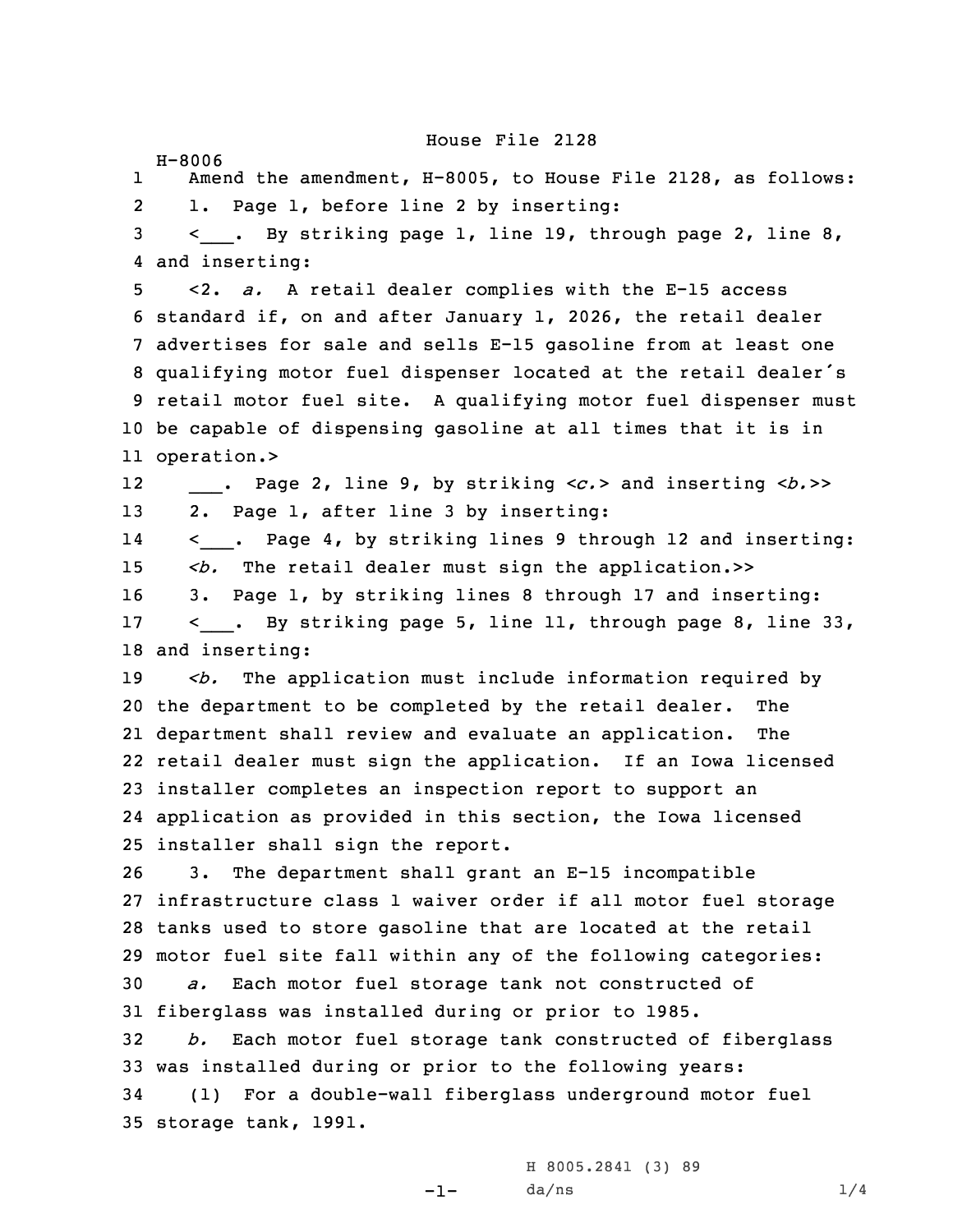1 (2) For <sup>a</sup> single-wall fiberglass underground motor fuel 2 storage tank, 2005.

3 *c.* Any product piping, other than as provided in paragraph 4 *"d"*, was installed during or prior to 2006.

5 *d.* Any product piping with pipe dope, glue, or thread 6 sealant was installed during or prior to 2008.

7 4. The department shall grant an E-15 incompatible 8 infrastructure class 2 waiver order if all of the following 9 apply:

10 *a.* The retail dealer submits to the department all of the 11 following:

12 (1) An inventory and description of motor fuel storage and 13 dispensing infrastructure located at the retail motor fuel 14 site.

 (2) An inspection report completed by an Iowa licensed installer. The inspection report shall include an estimated total cost of improving the retail motor fuel site to comply with the E-15 access standard by installing, replacing, or converting one motor fuel storage tank and related infrastructure located at the retail motor fuel site.

21 *b.* The department determines that the total estimated 22 cost of the improvement as described in paragraph *"a"* exceeds 23 twenty-one thousand five hundred dollars.

24 5. *a.* The department shall issue an E-15 incompatible 25 infrastructure waiver order to an eligible retail dealer not 26 later than one hundred days after the date that the eligible 27 retail dealer's application was submitted to the department for 28 filing.

 *b.* The department of agriculture and land stewardship may cooperate with the department of natural resources and the state fire marshal in administering and enforcing the provisions of this section, including conducting an inspection of the retail motor fuel site.

34 *c.* The department shall publish <sup>a</sup> copy of the E-15 <sup>35</sup> incompatible infrastructure waiver order on the department's

-2-

H 8005.2841 (3) 89  $da/ns$  2/4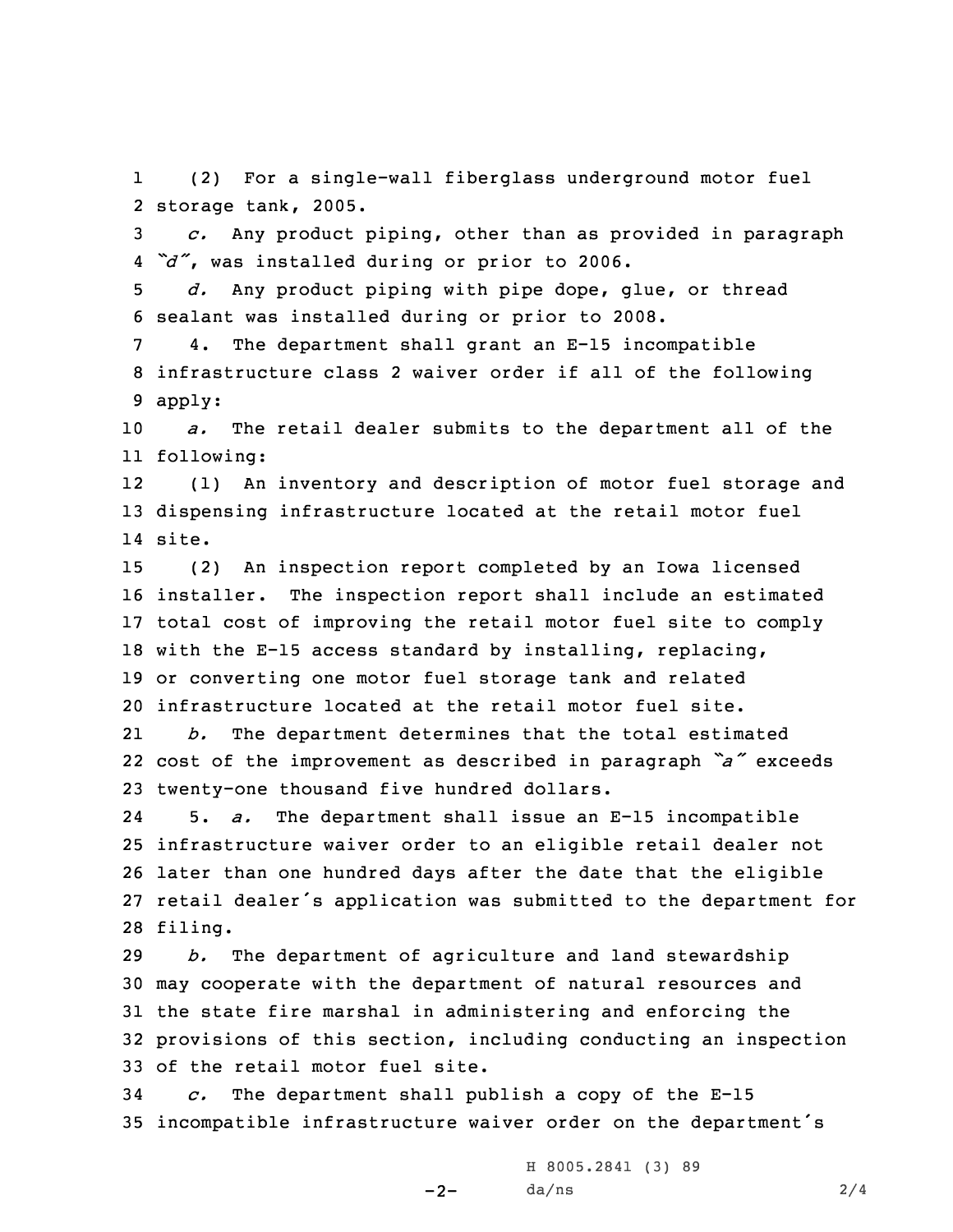1 internet site within ten days after the order's issuance. The 2 order shall take effect on its date of publication, unless the 3 order specifies <sup>a</sup> later date.

4 *d.* (1) The secretary of agriculture shall terminate the 5 incompatible infrastructure waiver order if <sup>a</sup> terminable event 6 has occurred. <sup>A</sup> terminable event is limited to any of the 7 following:

8 (a) The failure of <sup>a</sup> retail dealer to be licensed as 9 required under section 214.2 to use <sup>a</sup> commercial weighing and 10 measuring device when dispensing gasoline.

11 (b) The cessation of the retail dealer's business of 12 advertising for sale or selling gasoline at the retail motor 13 fuel site.

14 (c) The installation or replacement of <sup>a</sup> motor fuel storage 15 tank located at the retail motor fuel site.

 (2) The department may require that <sup>a</sup> retail dealer notify the department that <sup>a</sup> terminable event as described in subparagraph (1) is planned to occur, is occurring, or has occurred.>

20 \_\_\_. Page 8, line 34, by striking <7.> and inserting <6.> 21 \_\_\_. Page 9, line 1, by striking <8.> and inserting <7.>> 22 4. Page 1, by striking lines 18 through 23 and inserting: 23 < . By striking page 13, line 29, through page 14, line 24 14.

25 \_\_\_. Page 16, line 33, by striking <sup>&</sup>lt;**E-85**<sup>&</sup>gt; and inserting 26 <sup>&</sup>lt;**E-25**>>

27 5. Page 1, after line 26 by inserting:

28 < . Page 17, line 4, by striking <E-85> and inserting 29 <E-25>

30 . Page 17, line 7, by striking <E-85> and inserting 31 <E-25>

 $-3-$ 

32 \_\_\_. Page 17, line 20, by striking <or higher>

33 . Page 17, line 23, by striking <or higher>>

34 6. Page 1, after line 32 by inserting:

35 < . Page 25, after line 18 by inserting:

H 8005.2841 (3) 89  $da/ns$  3/4